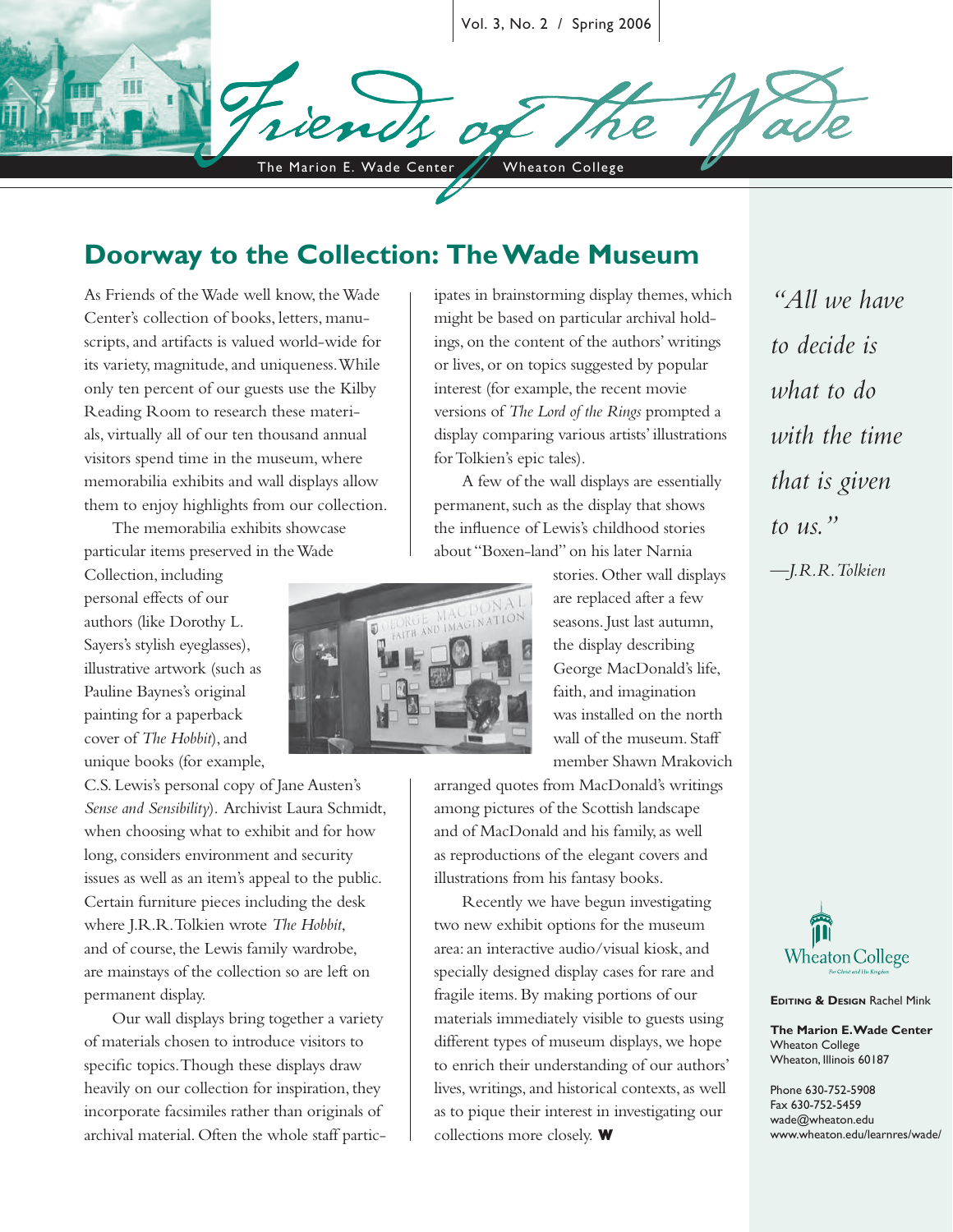## **Corne**

**Director's**

Director's

The population of the city proper is more than ten million, but if one counts the immediate surrounding area this number swells to a remarkable 25 million—more than half of the total population of the country. Even so, the city is clean, modern, welcoming, and efficient. The city is Seoul, South Korea. At the invitation of Dr. Jae-Hyun Kim, founder of the Korea Institute for Advanced Theological Studies, I spent February 10-17 in Seoul. During that week, I preached three times, gave two public lectures and two conference lectures on C.S. Lewis, and met with representatives of two publishing companies who, between them, have translated and published a majority of C.S. Lewis's works.

So why Lewis? I raised the question in every context in which I found myself. The answer was always the same: "Mr. Lewis is very popular on both an academic and popular level in Korea." "But why is he popular?" I would ask. Why, in other words, does he fit the Korean context so well? What I uncovered through my inquiry was that Lewis's appeal to natural law, his emphasis on a common ethical/moral ideal (e.g. *The Abolition of Man* and *Mere Christianity*), his affective concern for all living things, and what might be perceived as his reverential attitude toward the ordinary person resonate with those who have been raised in a culture shaped by the teachings of Confucianism.

WITH ALL GOOD WISHES.

by hitchell

### **Did You Know?**

*C.S. Lewis: Images of his World* featuring text by Dr. Clyde S. Kilby and

photographs by Douglas Gilbert has just been reprinted by Eerdmans Publishers. Originally published in 1973, this book offers a tour in images of the places and people who were important in C.S. Lewis's life. The new edition features a different cover—a mosaic of some of the included

photographs—but retains Dr. Kilby's detailed yet accessible descriptions of Lewis's life and work. You can read and compare the two editions in our Reading Room, or purchase the new edition at our gift store. **W**

#### **Martha's Table: An Update**

 Thank you very much to each of you who have contributed to the *Martha's Table* hospitality endowment. *Martha's Table* was created by friends of Clyde and Martha Kilby to honor Martha's contributions to the work of the Wade Center. Through her generous hospitality to incoming undergraduates and renowned scholars alike, and her unflagging support of Clyde's vision of a research library and archives, she left a legacy that the Wade Center is honored to uphold. The donors listed here and others who remained anonymous made it possible to reach our goal for the endowment of the *Martha's Table* fund. We gratefully acknowledge:

> *Mr. and Mrs. William R. Alford Ross and Barbara Anderson Stanley and Jeannette Bakke Kathleen W. Berdan Louise M. Berman Merritt Bethig Evvy Hay Campbell Carolyn Castelli Richard and Susan Clemmer Tony Dawson Dr. & Mrs. Robert De Vette Virginia Johnson Dickens Lois A. Dohner Mr. and Mrs. Lorrance S. Entwistle Mr. and Mrs. George Gilmour Beverly Godby George S. Hazard, Jr. Lorraine Helmer Mary Ruth Howes Charles Huttar Rowena Jones Lloyd and Eleanor Kallevig Pat A. Kennard Martha Jane Allen Kenyon Carol J. Kraft Mr. & Mrs. Kermit Larson Mary Ann Lindblade MacKenzie Mr. and Mrs. George MacKenzie*

C.S.LEWIS

C.S.LEWIS: Images of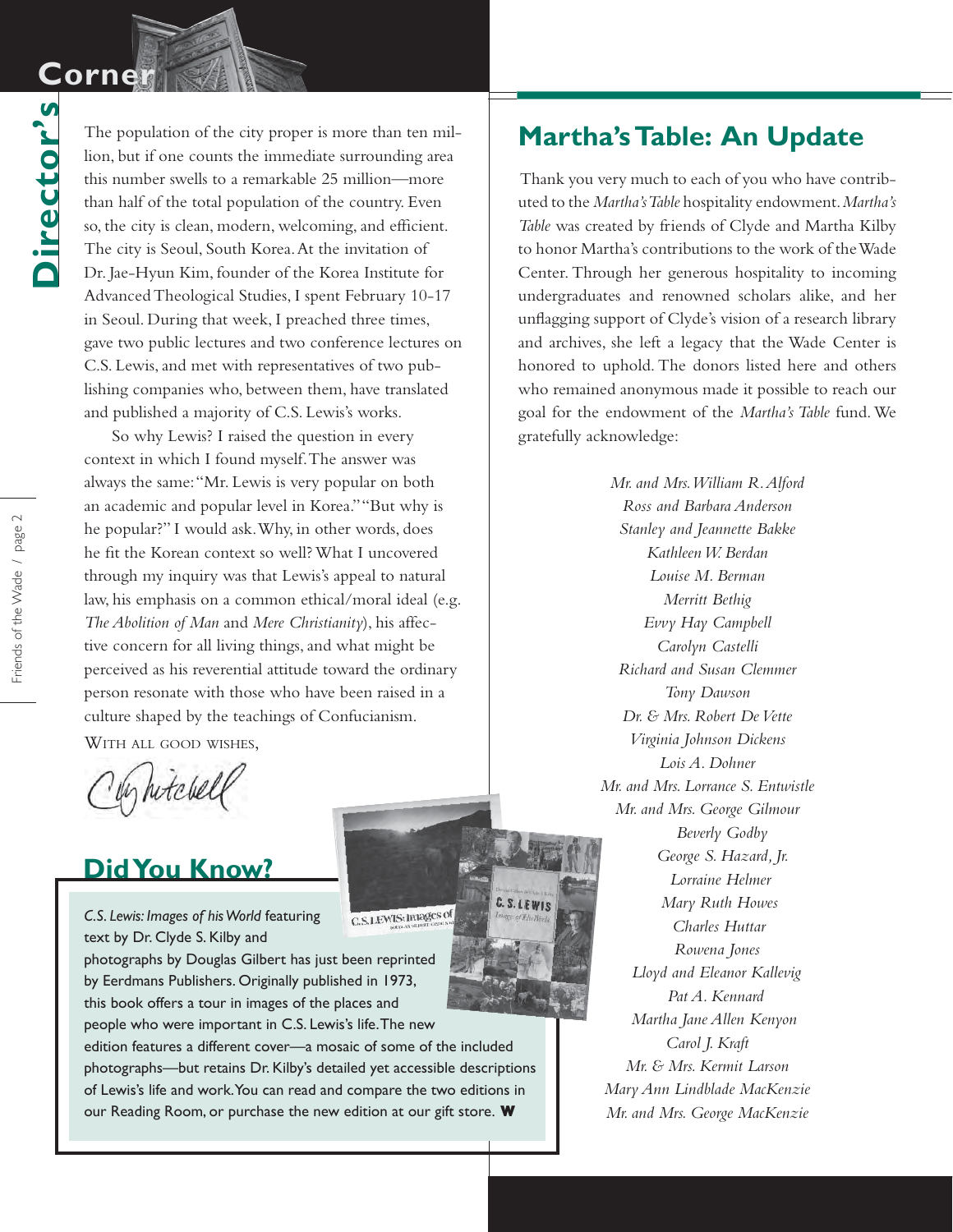*Roger and Joy Martin Karen Maze Steve and Marj Mead Lois Michaelson Gregory and Karen Moberg Grace Moore Sue F. Munro Mr. and Mrs. J. Richard Myers Jane A. Nelson Mary Olson Marilyn O'Neil Richard and Anna Paddon Lennart and Carol Pearson Marjorie Petersen Mr. and Mrs. W.D. Peterson William and Mary Anne Phemister Barbara Reynolds Jerry and Claudia Root Garth and Jane Rosell Ron and Linda Rynd Carl and Marilyn Schneider Carolyn Seaholm Wendell and Annetta Searer Luci Shaw John and Ruth Shenk Ray and Lillian Smith Perrin and B.J. Smith Corrine C. Sonneveldt George and Joyce Stedelbauer Linda Dahlstrom Stone M. Ellen Robinson Syswerda Evelyn Tackett Virginia Taylor Debbie Van Der Molen Robert and Martha Vanetten Donald Voss Nance Wabshaw Ann E. Walter Mr. and Mrs. A. Wendler Guy Wilcox Cliff and Linda Williams Thomas and Joyce Yarnell David and Susannah Young* **W**

#### **Recent Acquisitions**

The Wade Center has just acquired through Sotheby's auction house an unpublished manuscript by Dorothy L. Sayers. This 30-page short story is entitled "The Priest's Chamber" and dated



*Detail from the 7th page of "The Priest's Chamber"*

1920 (three years before the publication of Sayers's first Lord Peter Wimsey mystery). The manuscript will be useful to researchers as an example of Sayers's early writing and also of her only known use of the gothic horror genre.

Two other special acquisitions are a pair of

G.K. Chesterton manuscripts that were offered to us by an antiquarian bookseller. These pieces are of particular interest to American researchers, since there are few Chesterton manuscripts on this side of the Atlantic.

One manuscript bears the title "Two Charades" and describes in humorous detail pantomimes for the words "idolatry" and "necromancer" performed by Chesterton's childhood friends in his family home. The vignette is 8 pages long, on 4 sheets of ruled notebook paper.

The other manuscript, entitled "The Disinfectant of the Decadence," is Chesterton's review of G.S. Street's book *On Money and Other Essays* . It is 5 and ¼ pages long; the title, corrections, and final page of text are in Chesterton's handwriting.

Many thanks to those Friends of the Wade whose designated gifts helped make these acquisitions possible! **W**



*Detail from page 6 of "The Disinfectant of the Decadence"*